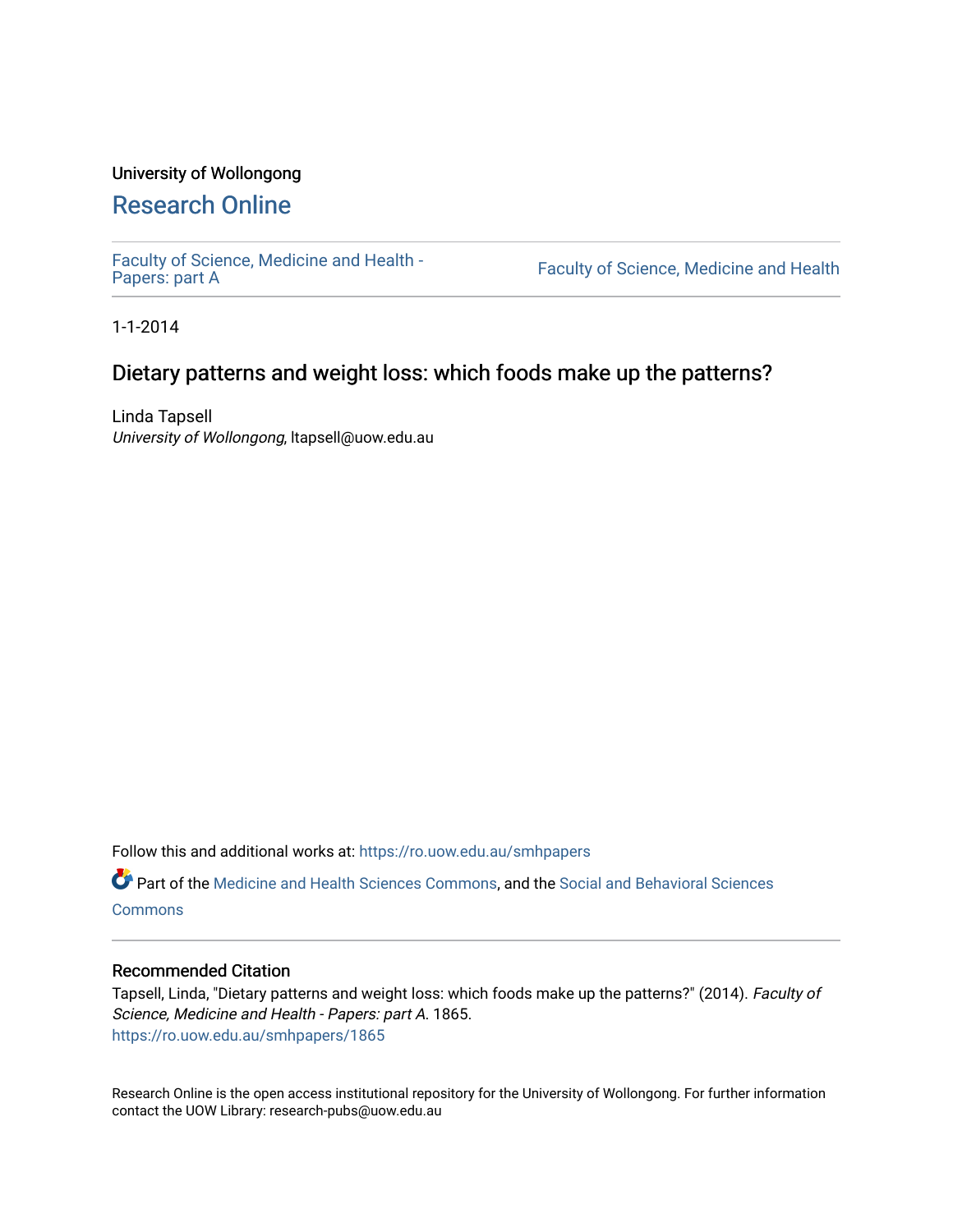## Dietary patterns and weight loss: which foods make up the patterns?

#### Abstract

Put simply, the target for the dietary management of weight loss is to achieve a consumption of fewer calories relative to energy expenditure [1] , but weight loss needs to be sustained [2]. One way of focusing on this problem is to consider shifts in dietary patterns that feel normal and routine, where a sustained change in dietary pattern supports a sustained change in weight [3].

#### **Disciplines**

Medicine and Health Sciences | Social and Behavioral Sciences

#### Publication Details

Tapsell, L. C. (2014). Dietary patterns and weight loss: which foods make up the patterns?. Networking News, Spring 1-5.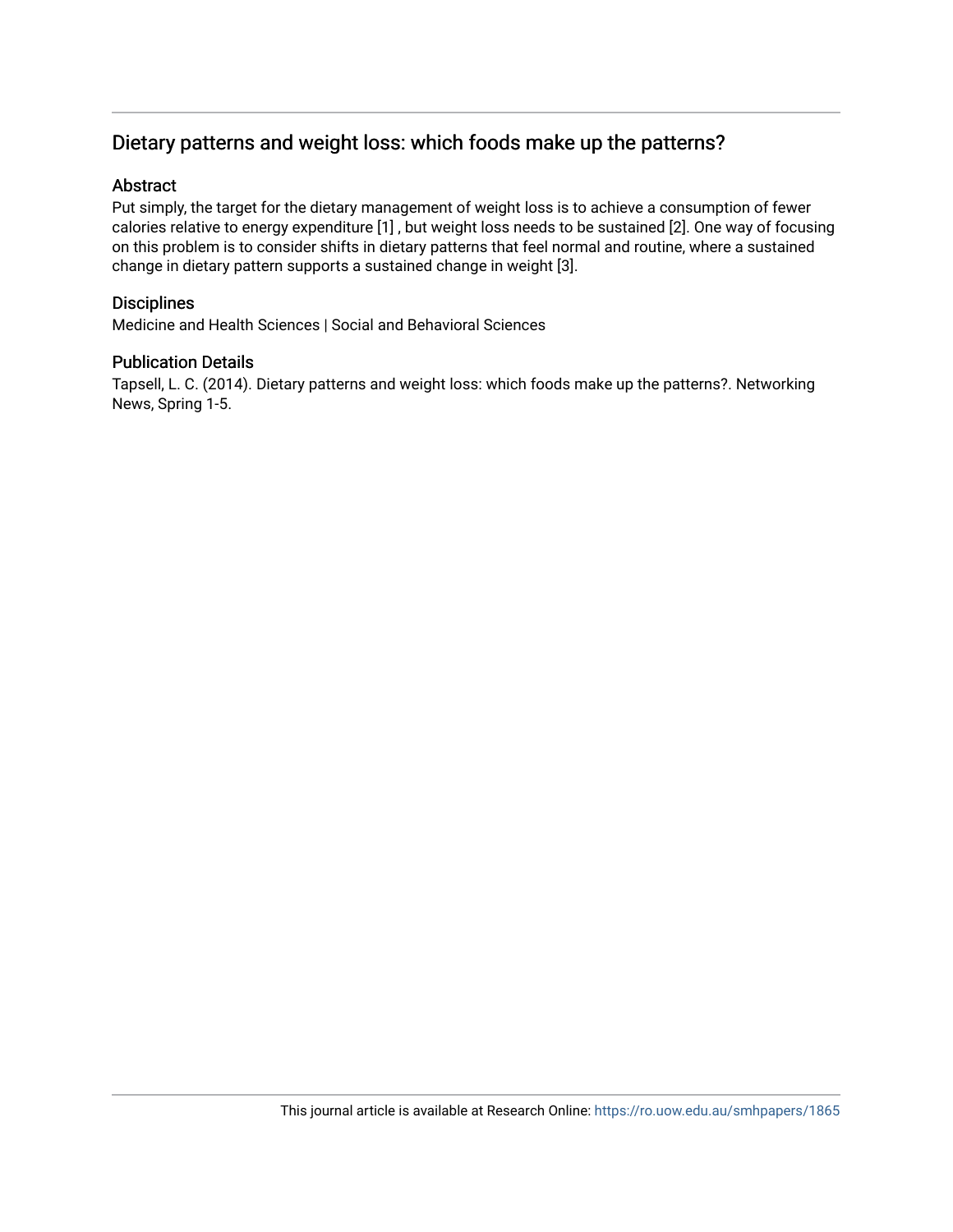## **Dietary patterns and weight loss: which foods make up the patterns?**

Linda C Tapsell PhD FDAA

### **Introduction**

Put simply, the target for the dietary management of weight loss is to achieve a consumption of fewer calories relative to energy expenditure [1] , but weight loss needs to be sustained [2]. One way of focusing on this problem is to consider shifts in dietary patterns that feel normal and routine, where a sustained change in dietary pattern supports a sustained change in weight [3].

There are many ways of looking at dietary patterns. Those based on dietary guidelines, for example, tend to focus on groups of foods that could be referred to as 'staples', for example breads and cereals, fruit and vegetables, milk/cheese/yoghurt and lean meats, nuts and seeds. Dietary patterns also can be described in terms of energy and nutrients, for example, low calorie, low fat, high protein, high carbohydrate (CHO). Another way of considering dietary patterns is to think about meals and thereby cuisines, such as the Mediterranean cuisine (MedDiet). In contrast a 'Western cuisine' may be envisaged by the ready inclusion of takeaway meals or 'extra' foods. Often the categorisation of dietary patterns is one way of distinguishing between foods that constitute a healthy diet [4, 5].

In any case, dietary patterns are constructed from foods, and the combination of foods may vary substantially from one pattern to another. In this paper we consider the foods contained in MedDiet pattern and discuss the implications for focusing dietary advice.

#### **The Mediterranean diet**

Studies on the advantages of the Mediterranean diet can be regularly found in the scientific literature. The most recent and significant is the PREDIMED study which was conducted throughout Spain [6]. This landmark study involved over 7,000 participants aged 55-80yr with high cardiovascular disease risk and followed up for around 5yrs. The study compared advice to consume a low fat diet with advice to consume a Mediterranean style cuisine. The 2 groups on the Mediterranean diet were also given either extra-virgin olive oil or mixed nuts (walnuts, hazelnuts, almonds) as their small study gifts. The inclusion of these foods was consistent with the dietary pattern being encouraged.

Compliance to the diet was measured in terms of a score which referenced a set of key foods including tree nuts, olive oil, legumes, vegetables, fruit, fish and seafood. Sofrito, a mixture of garlic onions, olive oil, tomatoes and herbs was an integral part of the culinary approach to the diet. Weight loss was not a target for this study, and there was no calorie restriction so not surprisingly, difference in weight loss were not reported in analyses conducted at different times in the study [7, 8]. However, the effects of cardiovascular disease outcomes were significant, and the main study concluded that the Mediterranean diet supplemented with olive oil or nuts reduced the incidence of major cardiovascular events in high risk individuals [6]. It remains to be seen whether deliberately reducing calorie intakes may prove even more beneficial (and in younger adults), but the results strongly support the value of the dietary pattern. The position of individual foods is also a key question. In fact some commentary on PREDIMED study questioned whether the trial actually provided evidence of effects of the supplemental foods or the whole diet [9]. It may be that some foods are so important to the dietary pattern that maintenance of the pattern is dependent on keeping a focus on their use.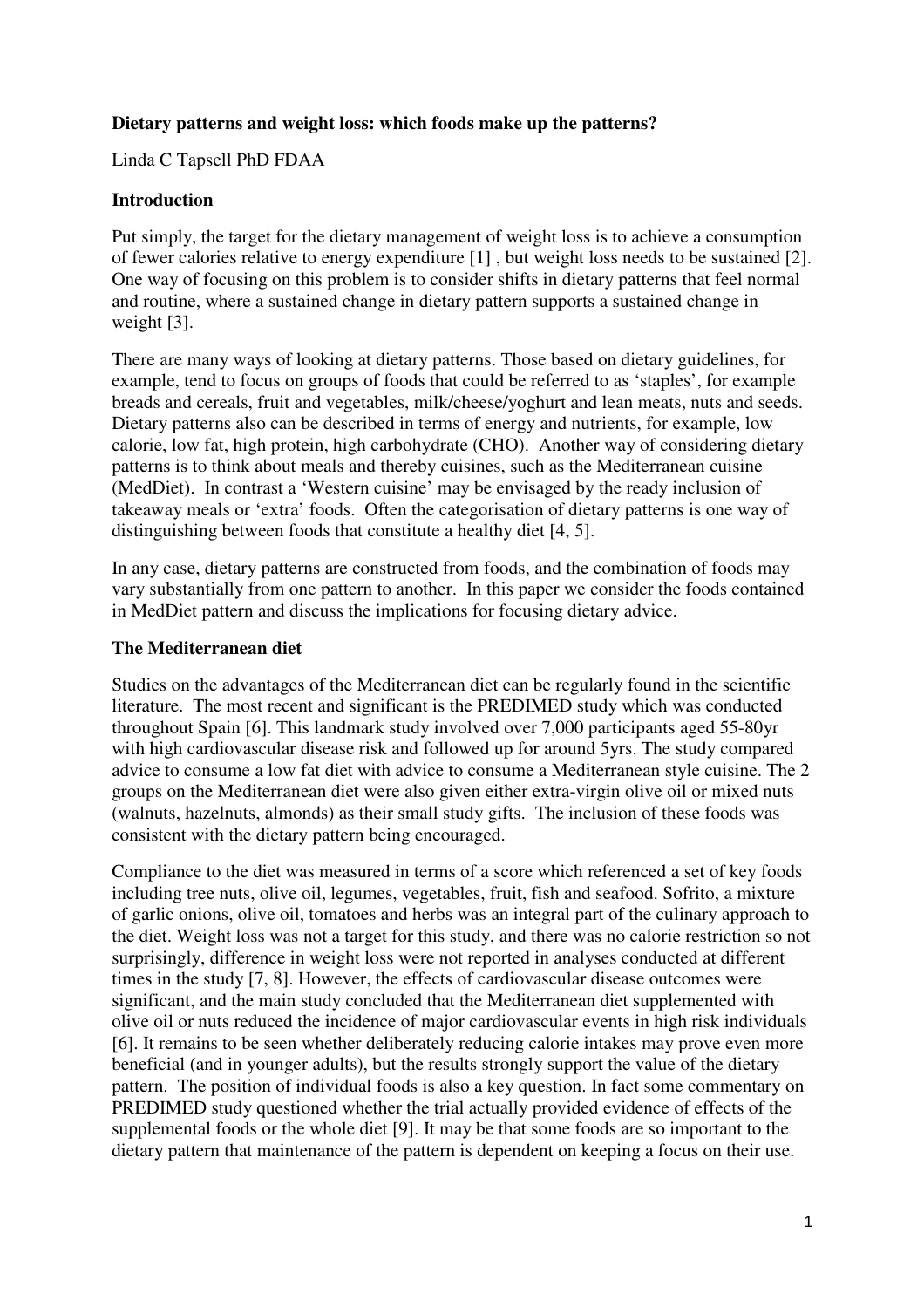## **The Mediterranean diet and weight loss**

The PREDIMED study was not low calorie and also occurred in Spain, one of the homes of the Mediterranean diet. Some years earlier, a study in Boston applied energy restrictions when comparing a Mediterranean pattern (qualified as 35% energy as fat), with a low fat diet (20% energy as fat) to an American study sample [10]. This study had a high dropout rate (40%), but there was better compliance to the Mediterranean dietary pattern (MedDiet) than to the low fat pattern after 18mo. The MedDiet group also demonstrated 7.0kg greater weight loss. This translated to 3.5kg after 30 months in 38% of the MedDiet group. From a food perspective, the MedDiet group reported consuming more vegetables and more of their dietary fat from olive oil and nuts. While there are limitations to this study, there does appear to be advantages for considering the MedDiet pattern, focusing on vegetables, olive oil and nuts in preference for other foods for sustainable weight loss.

Energy restriction will still be necessary, however. A study in post-partum women from Arizona, where there was no restriction on calories found no difference in weight loss between groups receiving advice based on the Mediterranean diet vs the USDA'MyPyramid' dietary advice. Like the participants in PREDIMED, the participants in the Mediterranean diet group showed greater compliance (higher MED diet scores) in addition to being given walnuts (38g/day) and the dietary advice emphasising olive oil and vegetables [11].

Whether the adopted dietary patterns are sustainable is another question. Studies that involve long term follow up are hard to find. One study from Israel, comparing a MedDiet with low fat and low carbohydrate (CHO) dietary advice followed up participants after 24mo. [12] and then again after 4yr [13] . The same degree of retention in the study was managed for the study groups. At first, after 2 years, the order of effects was low fat>MedDiet>low CHO. Weight was regained after after 4 yr in all groups, but the order in the long run was MedDiet<lowfat<low CHO. This was a workplace study and the study was conducted in a Mediterranean region, but even so it suggests the MedDiet pattern appeared more effective and sustainable in the long term. Focusing on a cuisine pattern with concepts for meals and the use of specific foods characteristics of the pattern may be important.

#### **Conclusions**

Despite the regional nature of the name, the principles behind the MedDiet pattern seem to be applicable in terms of the types of foods that come to form the dietary pattern. It is congruent with a recent analysis of food choice patterns from large observational studies in the USA. Here, foods such as yoghurt, nuts, fruits, whole grains and vegetables have been shown to be negatively associated with weight gain over 4 years, whereas potato chips, potatoes, sugar based beverages and red meats were found positively associated with weight gain [14]. The foods contained in MedDiet patterns bear many similarities to those included in dietary guidelines and the MedDiet patterns appears reasonably translatable to the American context. As a start, healthy meals and snacks starting with foods such as vegetables and nuts, and with the culinary use of olive oil may form a worthwhile basis for building up a sustainable dietary pattern.